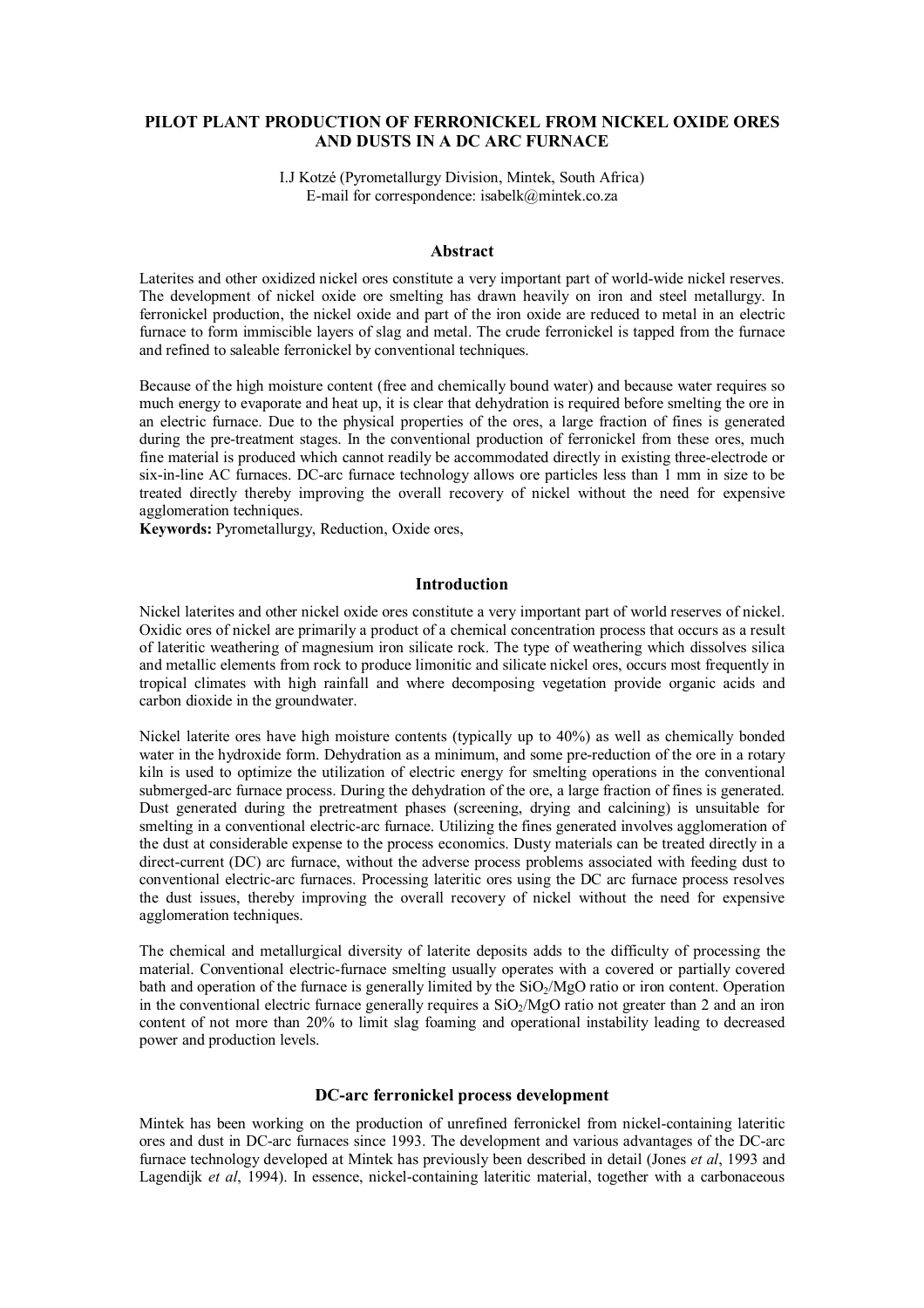reducing agent is fed onto the uncovered molten bath of a typical DC-arc furnace. The feed material is preferably pre-treated i.e. dehydrated (drying and calcining) with optional pre-reduction options effecting the optimisation of electrical energy requirements.

Small to medium scale testwork, up to a power level of 750kW has been well described previously (Lagendijk *et al*, 1997). However, since 1997, additional testwork demonstrating the flexibility of the DC-arc ferronickel process was conducted. The aim of this paper is to summarise results from the latest testwork completed at Mintek.

# **Furnace Configuration**

The DC-arc furnace essentially consists of a cylindrical refractory-lined vessel with water-cooled sidewalls and roof. The refractory lined roof locates the electrode via a single entry port with a dust seal. The electrode is connected to the cathode via a water-cooled clamp connection. The electrode and clamp forms part of a moveable electrode arm. The mechanical arm is electrically isolated from the cathode connection (electrode and clamp) and is used to control the current and voltage ratio by adjusting the arc length i.e. moving the arm up or down.

The single graphite electrode (cathode) is positioned above the molten bath, and a multiple-pin anode located in the hearth essentially completes the circuit. The plasma arc forms a conducting path between the graphite cathode and the molten bath. The standard multiple-pin anode design utilised for testwork at Mintek, comprises of multiple steel rods embedded into the hearth refractories. The rods are connected to a steel plate installed in the hearth in contact with the molten bath by means of the pins. The steel plate is connected to the anode bus bars, via radially extended arms to complete the electrical circuit.

The furnace is fed through feed ports located in the roof. The feed materials, pre-treated ore and reductant, are fed to the furnace using standard weigh feeder technology and control strategies. Energy and feed ratios are controlled to adhere to specific target temperature for slag and alloy and operational parameters.

The gas-cleaning system consists of a water-cooled off-gas pipe, a refractory-lined combustion chamber, water-cooled ducting, a forced-draft gas cooler, a reverse-pulse bag filter, a fan, and a stack. In general approximately 1 to 3% dust and fines could be carried over through the off-gas system depending on the configuration of feed and extraction system. Any dust and fume accumulates in the lower conical section of the bag plant, and is collected and weighed to estimate the dust carry-over. The dust would be recycled back to the furnace in an industrial application.



**Figure 1: General Testwork DC Arc Furnace Layout**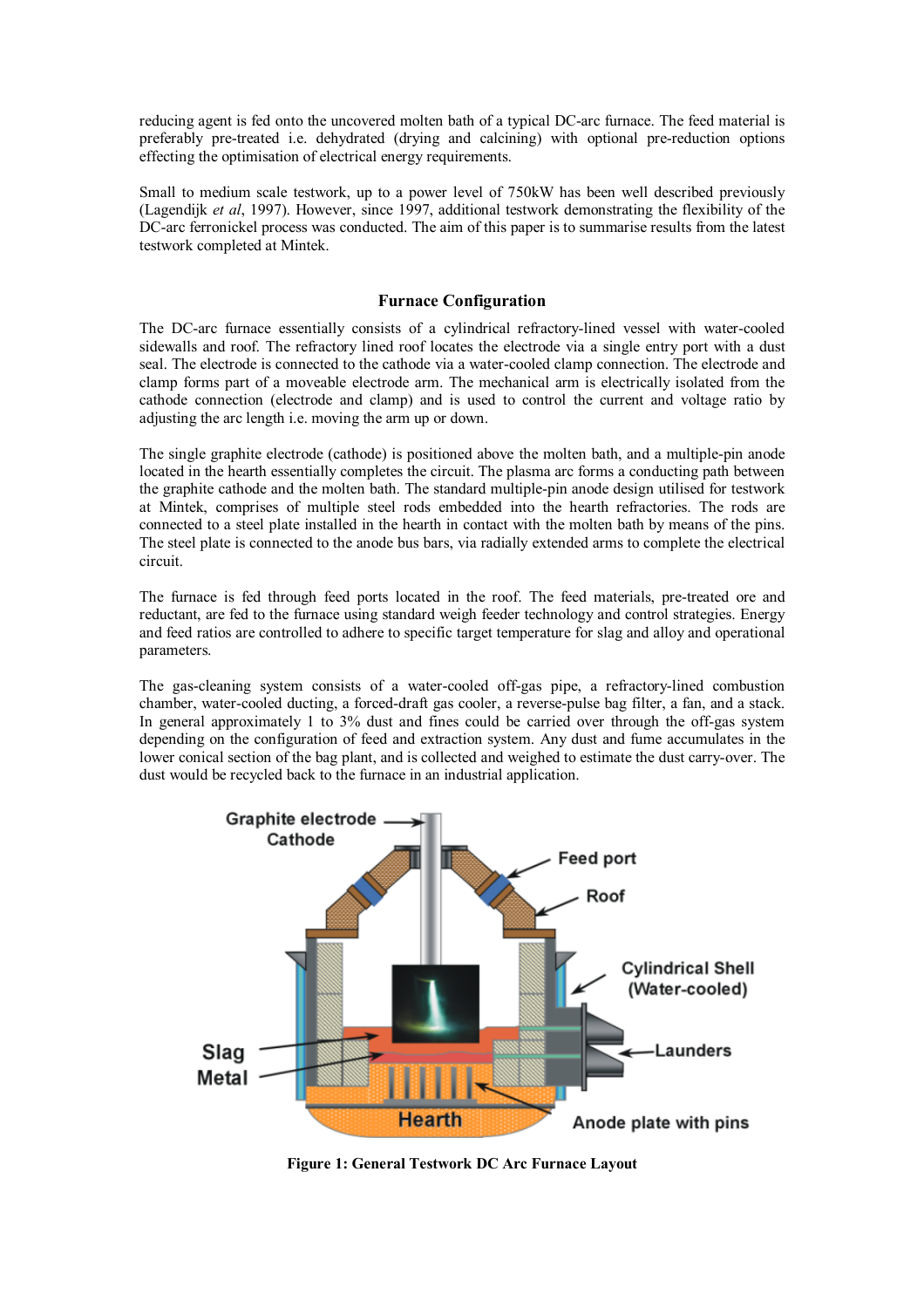### **Furnace operation**

Operating conditions for each test campaign were designed to evaluate the specific feed material with a view to future commercial applications of the DC-arc ferronickel process.

The following parameters were evaluated to compare the different test results:

- $\blacksquare$  Furnace size (OD) and maximum power (kW)
- $\blacksquare$  SiO<sub>2</sub>/MgO ratio of calcined feed material, overall average analyses of test material
- ! Average slag temperatures as measured with optical pyrometers
- ! Nickel losses to slag (assuming that dust losses will be recycled to furnace)
- Alloy grade (average alloy grade produced), % nickel in crude ferronickel
- ! Feedrate, energy requirement, carbon addition, average operating voltage

The flexible operation of a DC-arc furnace (specifically, the lower dependence on electrical properties of the slag, because of open-arc operation, and the ability to run at an optimum slag temperature, due to the open-bath mode of operation) allowed for the successful treatment of ores with varying SiO2/MgO ratios and nickel and iron content. A frozen lining can be maintained between the molten bath and the refractory lining, in order to assist with vessel integrity. Results of furnace testwork at power levels up to 2MW are presented.

### **Experimental results**

Results for the following testwork campaigns were used. For the larger scale testwork more than one condition of operation was identified as separate test conditions (data samples) in the overall comparison. All feed materials were pre-treated (dehydrated) and the degree of calcination indicated as residual or post-calcination loss on ignition (% LOI).

- ! Test campaign 1: 1m diameter furnace (total calcine processed = 3.3t)
- ! Test campaign 2: 2.5m diameter furnace (total calcine processed = 120t)
- Test campaign 3: 2.5m diameter furnace (total calcine processed =183t)



**Figure 2: Relative Furnace Dimension and Feed Material Processed in the Tests** 

Table 1 and Table 2 show the average operating conditions and general feed material properties for the test campaigns.

The feed materials, reductant and calcine, were passed through one or more feed ports in the respective furnace roofs, into the reaction zone. Liquid products, slag and alloy, were tapped intermittently from the furnace, and, in general, nickel extraction from slag exceeded 95%.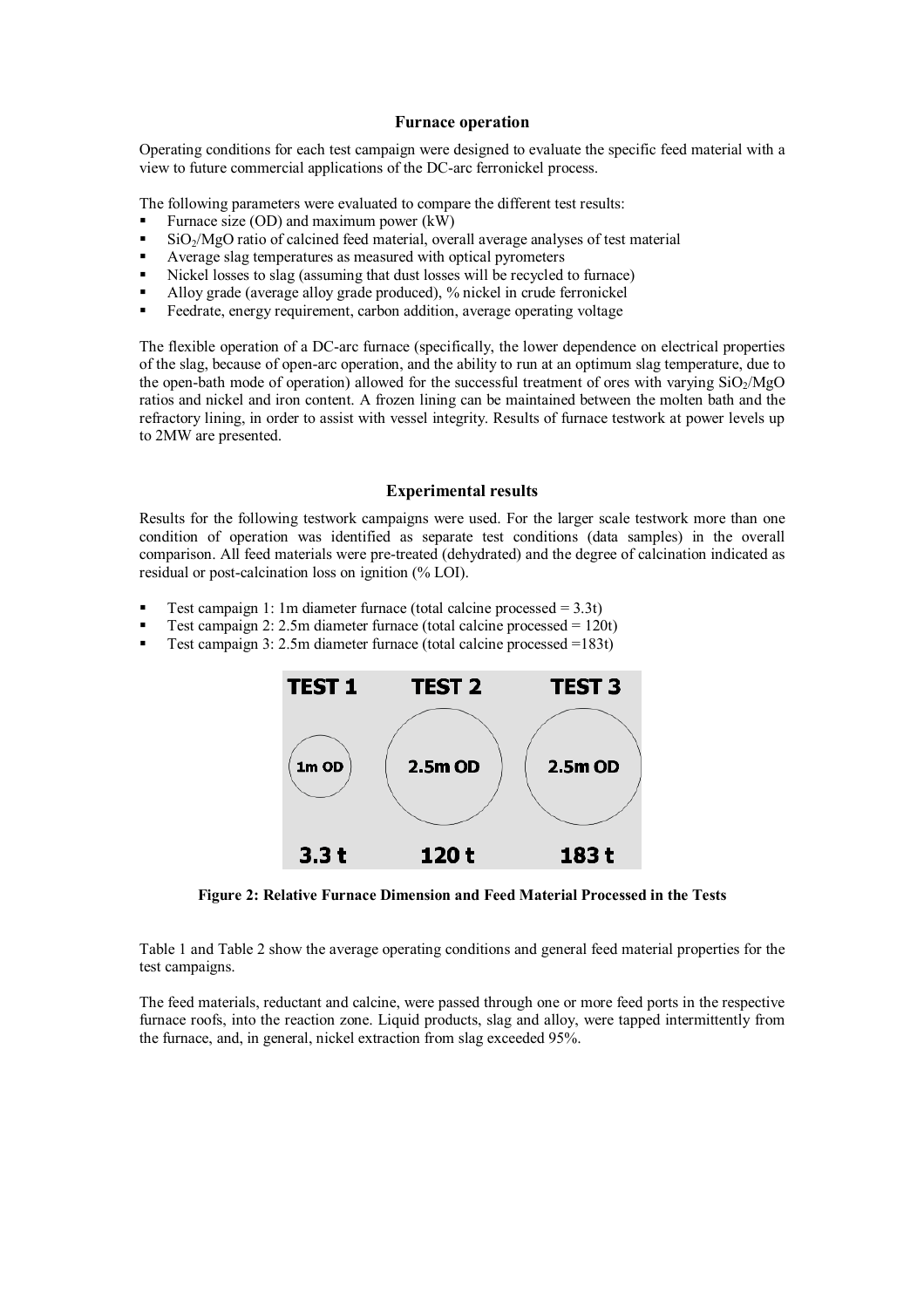|                                      |                 | <b>TEST1</b>        | <b>TEST 2</b>       | <b>TEST 2</b>       | <b>TEST 2</b>       | <b>TEST 2</b>       |
|--------------------------------------|-----------------|---------------------|---------------------|---------------------|---------------------|---------------------|
|                                      |                 | Overall             | Overall             | Period 1            | Period <sub>2</sub> | Period 3            |
| Furnace OD                           | m               | 1 <sub>m</sub>      | 2.5 m               | 2.5 m               | 2.5 <sub>m</sub>    | 2.5 m               |
| <b>Total Calcine Fed</b>             | t               | 3.3t                | 120t                | 2.2t                | 16 <sub>t</sub>     | 24t                 |
| Slag tapped                          | t               | 2.3t                | 100t                |                     |                     |                     |
|                                      |                 |                     |                     |                     |                     |                     |
| Pre-treatment                        |                 | Calcined            | Calcined            | Calcined            | Calcined            | Calcined            |
|                                      |                 | LOI 2%              | LOI 8%              | $LOI < 0.5\%$       | LOI 8%              | LOI 8%              |
|                                      |                 | 40% -1mm            | 50%-1mm             | 50%-1mm             | 50% -1mm            | 50% -1mm            |
|                                      |                 | $99% -$             | $99% -$             | $90%$ -             | $90%$ -             | $90%$ -             |
|                                      |                 | 10 <sub>mm</sub>    | 10 <sub>mm</sub>    | 10 <sub>mm</sub>    | 10mm                | 10mm                |
| Nickel oxide ore                     |                 |                     |                     |                     |                     |                     |
| SiO <sub>2</sub> /MgO                |                 | 1.27                | 1.55                | 1.55                | 1.55                | 1.55                |
| Avg. nickel in feed                  | $\frac{0}{0}$   | 1.79                | 2.36                | 2.36                | 2.36                | 2.36                |
| Avg. iron in feed                    | $\frac{0}{0}$   | 11.3                | 13.0                | 13.0                | 13.0                | 13.0                |
|                                      |                 |                     |                     |                     |                     |                     |
| Reductant type                       |                 | Coal                | Coal                | Coal                | Coal                | Coal                |
| Fixed carbon                         | $\frac{0}{0}$   | 57                  | 57                  | 57                  | 57                  | 57                  |
| Volatile                             | $\frac{0}{0}$   | 26                  | 26                  | 26                  | 26                  | 26                  |
| Ash                                  | $\frac{0}{0}$   | 15                  | 15                  | 15                  | 15                  | 15                  |
| Moisture                             | $\frac{0}{0}$   | $\overline{2}$      | $\overline{2}$      | $\overline{2}$      | $\overline{2}$      | $\overline{2}$      |
|                                      |                 |                     |                     |                     |                     |                     |
| Furnace Operation                    |                 |                     |                     |                     |                     |                     |
| Avg. slag temperature                | $\rm ^{\circ}C$ | 1700                | 1680                | 1680                | 1660                | 1660                |
| Avg. nickel grade                    | $\frac{0}{0}$   | 25                  | 33                  | 32                  | 32                  | 32                  |
| Avg. nickel to slag <sup>*</sup>     | $\frac{0}{0}$   | 0.07                | 0.19                | 0.09                | 0.15                | 0.14                |
| Ni extraction from slag <sup>†</sup> | $\frac{0}{0}$   | 98                  | 95                  | 97                  | 95                  | 95                  |
|                                      |                 |                     |                     |                     |                     |                     |
| Average feedrate <sup>‡</sup>        |                 | $120$ kg/h          |                     | $1.0$ t/h           | $1.0$ t/h           | $1.0$ t/h           |
| Reductant addition <sup>§</sup>      |                 | $60$ kg/t           | $50 \text{ kg}/t$   | $50$ kg/t           | $60$ kg/t           | 54 kg/t             |
| Avg. feed intensity                  |                 | 280                 | 340                 | 340                 | 320                 | 320                 |
|                                      |                 | kg/h.m <sup>2</sup> | kg/h.m <sup>2</sup> | kg/h.m <sup>2</sup> | kg/h.m <sup>2</sup> | kg/h.m <sup>2</sup> |
|                                      |                 |                     |                     |                     |                     |                     |
| Operating power                      | kW              | 175                 | 1000                | 1000                | 1300                | 1300                |
| Average voltage                      | V               | 110                 | 300                 | 300                 | 300                 | 300                 |
| Specific energy <sup>*</sup>         |                 | 795 kWh/t           |                     | 750 kWh/t           | 970 kWh/t           | 910 kWh/t           |
|                                      |                 |                     |                     |                     |                     |                     |

## **Table 1: Test data from Test 1 and Test 2**

#### *Test 1:*

As part of an economic feasibility study, 3.3 metric tons of calcined lateritic ore was fed to a 1m OD DC-arc furnace. A high fraction of the ore body, when treated consisted of a fine, dusty material. The objective of the smelting campaign was to illustrate the ferronickel from laterite process via the DC-arc furnace for the specific ore and achieve an average ferronickel alloy grade of 25% nickel.

The calcined ore was processed in a DC-arc furnace, without operational problems, over a period of 32 hours. The overall nickel recovery to the alloy was 98% and the residual nickel in the slag was less than 0.07 percent by mass.

## *Test 2:*

l

The testwork was completed over a period of 7 days. Approximately 120 metric tons of calcine (rotary kiln product and dust) was processed together with 5.7 tons of South African bituminous coal. The

<sup>†</sup> Recovery of Ni or extraction from slag [mass of Ni in feed  $-$ mass of Ni in slag]/[mass of Ni in feed]

<sup>\*</sup> Residual nickel in discard slag, nickel losses

<sup>&</sup>lt;sup>‡</sup> Target calcine feedrate to furnace

<sup>&</sup>lt;sup>§</sup> kg reductant per ton calcine, reductant addition to furnace

<sup>\*\*</sup> Specific energy requirement for smelting, kWh per ton calcine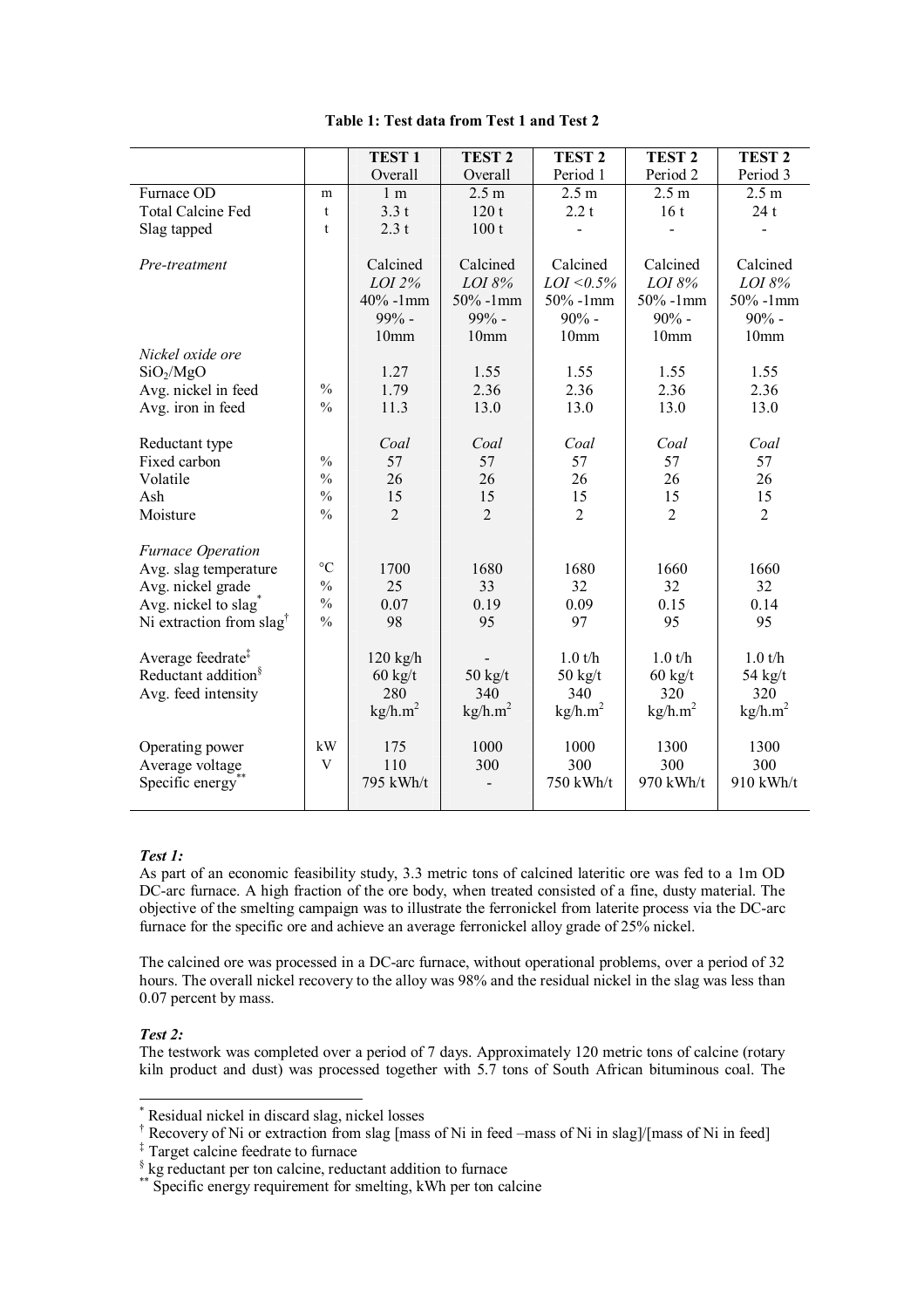testwork was conducted to demonstrate operational stability for the specific feed material and extract scale-up parameters required for commercial applications. The overall average residual nickel in slag and average nickel recovery for the test campaign was 0.19 percent nickel and 93.4%, respectively. Pre-treatment included calcining the ore off-site in a rotary kiln. The material was not completely calcined; approximately 8% residual water (based on Loss on Ignition values or LOI=8%) remained. A batch of the same feed material, approximately 2.5 metric tons, was re-calcined to LOI values of less than 0.5% and processed during the testwork in a separate condition (Table 1, Test 2, Period 1). The data collected for this period is given as a separate condition within the overall testwork. Nickel recovery for the period was 97%, compared to the overall recovery of 95%. The residual nickel in slag was less than 0.09 percent nickel, compared to the overall average of 0.19 percent nickel.

The three conditions during the test campaign are presented as separate periods of operation. The results are presented in Table 1 together with the overall results for the testwork. Operation and feed material conditions shape the operation of the furnace. Stable operation of the furnace and effective control of variables, model theoretical projections well.

Processing of the highly calcined feed (LOI of less than 0.5 percent) improved the stability of operation and recoveries significantly. During this period, the specific energy requirement for smelting was 750kWh/t calcine, which agreed well with predicted theoretical energy requirement.

|                          |                 | <b>TEST 3</b>    | <b>TEST 3</b>           | <b>TEST 3</b>           | <b>TEST 3</b>           |
|--------------------------|-----------------|------------------|-------------------------|-------------------------|-------------------------|
|                          |                 | Overall          | Period 1                | Period 2                | Period 3                |
| Furnace OD               | M               | 2.5 <sub>m</sub> | 2.5 m                   | 2.5 <sub>m</sub>        | 2.5 <sub>m</sub>        |
| Total calcine fed        | T               | 182t             | 12t                     | 49 t                    | 18 <sub>t</sub>         |
| S <sub>lag</sub> tapped  | $\mathbf T$     | 149 t            | 9 <sub>t</sub>          | 41t                     | 16 <sub>t</sub>         |
|                          |                 |                  |                         |                         |                         |
| Pre-treatment            |                 | Calcined         | Calcined                | Calcined                | Calcined                |
|                          |                 | LOI 1.6%         | LOI 1.6%                | LOI 1.6%                | LOI 1.6%                |
|                          |                 | 53%-2mm          | 53%-2mm                 | 53%-2mm                 | 53%-2mm                 |
|                          |                 | 99%-10mm         | 99%-10mm                | 99%-10mm                | 99%-10mm                |
| <b>Feed Materials</b>    |                 |                  |                         |                         |                         |
| SiO <sub>2</sub> /MgO    |                 | 1.28             | 1.28                    | 1.30                    | 1.25                    |
| Avg. nickel in feed      | $\frac{0}{0}$   | 2.22             | 2.15                    | 2.25                    | 2.18                    |
| Avg. iron in feed        | $\frac{0}{0}$   | 14.9             | 15.5                    | 13.4                    | 16.0                    |
|                          |                 |                  |                         |                         |                         |
| Reductant type           |                 | Coal             | Coal                    | Coal                    | Coal                    |
| Fixed carbon             | $\frac{0}{0}$   | 59               | 59                      | 59                      | 59                      |
| Volatile                 | $\frac{0}{0}$   | 24               | 24                      | 24                      | 24                      |
| Ash                      | $\frac{0}{0}$   | 14               | 14                      | 14                      | 14                      |
| Moisture                 | $\frac{0}{0}$   | $\overline{3}$   | 3                       | 3                       | 3                       |
|                          |                 |                  |                         |                         |                         |
| <b>Furnace Operation</b> |                 |                  |                         |                         |                         |
| Avg. slag temperature    | $\rm ^{\circ}C$ | 1690             | 1710                    | 1690                    | 1710                    |
| Avg. alloy grade         | $\frac{0}{0}$   | 24               | 20                      | 25                      | 20                      |
| Avg. nickel to slag      | $\frac{0}{0}$   | 0.13             | 0.09                    | 0.12                    | 0.11                    |
| Ni extraction from slag  | $\frac{0}{0}$   | 95               | 97                      | 96                      | 96                      |
|                          |                 |                  |                         |                         |                         |
| Avg. feedrate            |                 |                  | $1.0$ t/h               | $1.5$ t/h               | $1.75$ t/h              |
| Reductant addition       |                 | $67$ kg/t        | $71 \text{ kg}/t$       | $67$ kg/t               | $65$ kg/t               |
| Feedrate intensity       |                 |                  | 350 kg/h.m <sup>2</sup> | 530 kg/h.m <sup>2</sup> | 610 kg/h.m <sup>2</sup> |
|                          |                 |                  |                         |                         |                         |
| Operating power          | kW              |                  | 1200                    | 1500                    | 1800                    |
| Average voltage          | V               |                  | 350                     | 350                     | 350                     |
| Specific energy          |                 | 795 kWh/t        | 815 kWh/t               | 795 kWh/t               | 810 kWh/t               |
|                          |                 |                  |                         |                         |                         |

#### **Table 2: Test data from Test 3**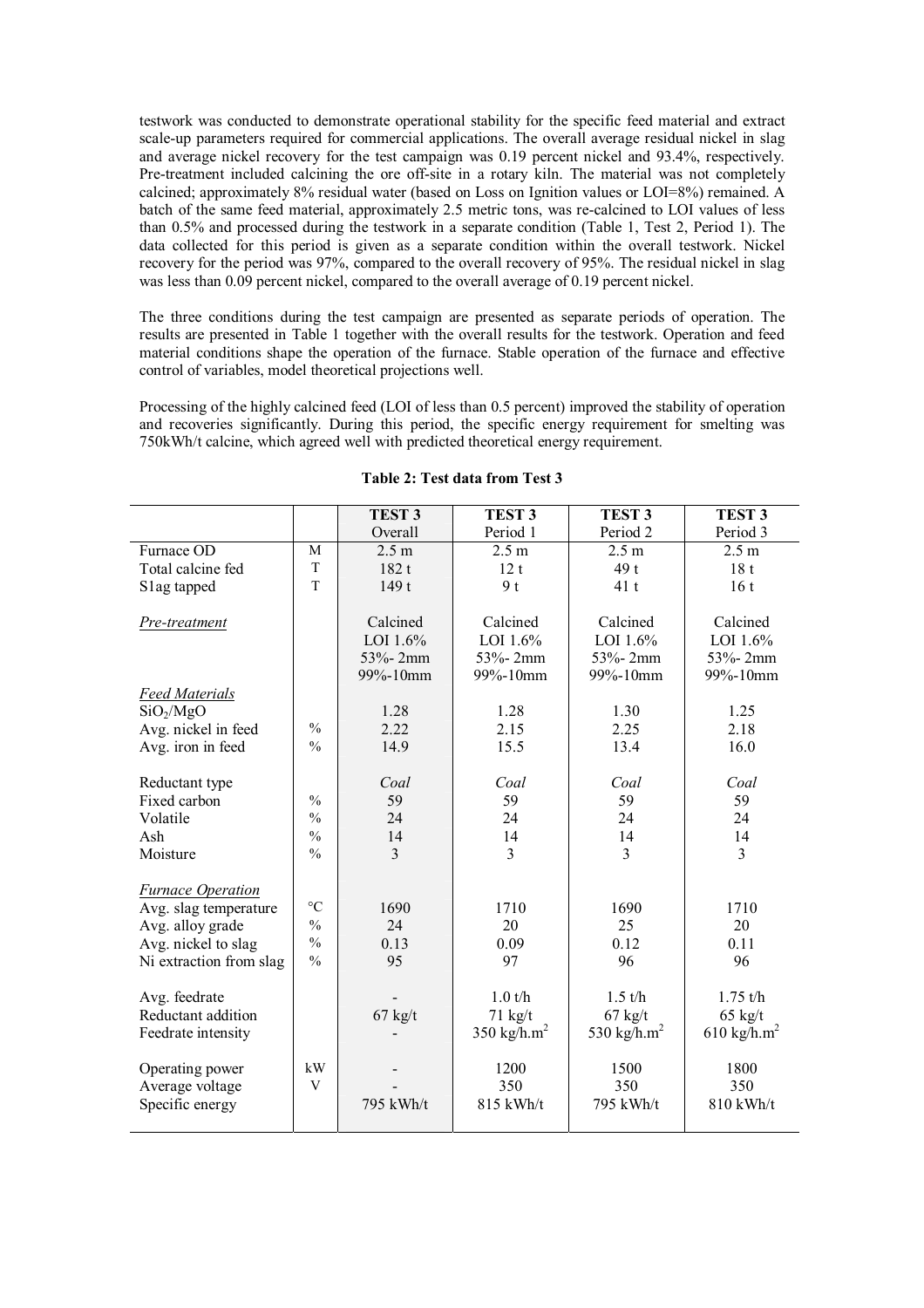## *Test 3:*

A 10-day demonstration-scale DC-arc furnace campaign was conducted to demonstrate production of a 25% ferronickel grade at smelting rates of  $350$ kg/h.m<sup>2</sup> to  $610$ kg /h.m<sup>2</sup> while achieving consistent recoveries of nickel. During the test campaign, a total of 183 metric tons of pre-treated calcine was fed to the furnace.

The average nickel content of the feed material was 2.2 % by mass. The feed material was calcined in a rotary kiln prior to the test campaign to achieve average LOI values of 1.6%. The overall nickel recovery was more than 95% with periods during the campaign as high as 97%. The average residual nickel in the slag was 0.13 percent nickel with values below 0.10 achieved for significant periods during operation. The average alloy grade produced during the campaign was 24% nickel and 75% iron, approximately 14 tons of metal was tapped. The average reductant addition, as coal, was 67 kg per ton calcine (as carbon: 39.5 kg per ton calcine).

The demonstration-campaign processed the feed materials at high smelting intensities whilst also achieving the required recovery of nickel to alloy. Graphite electrode consumption, energy flux and electrical properties of the slag were investigated for scale-up purposes.



**Figure 3: Photographs of Installation and Operation of Test Furnaces at Mintekís Pilot Plant** 

### **Conclusions**

Mintek has been working on the production of unrefined ferronickel from nickel-containing laterite in DC-arc furnaces since 1993. In this process, lateritic material is fed, together with a carbonaceous reducing agent, to the central region of the molten bath of a cylindrical DC-arc furnace. During the late nineties larger scale tests were conducted and as during previous testwork the DC-arc furnace technology was successfully applied to the production of ferronickel from laterite ores and dusts. With the additional tests, primarily on larger scale DC furnaces the next generation of results confirmed all the previous results and highlighted previous claims of high levels of recovery, flexibility and intensity achievable in the DC furnace.

The latest pilot plant testwork at Mintek demonstrated that lateritic feed of a wide compositional range can be smelted effectively to produce a wide range of ferronickel grades while still achieving excellent extraction of nickel from slag (i.e. residual nickel in consistently less than 0.2%). Large-scale